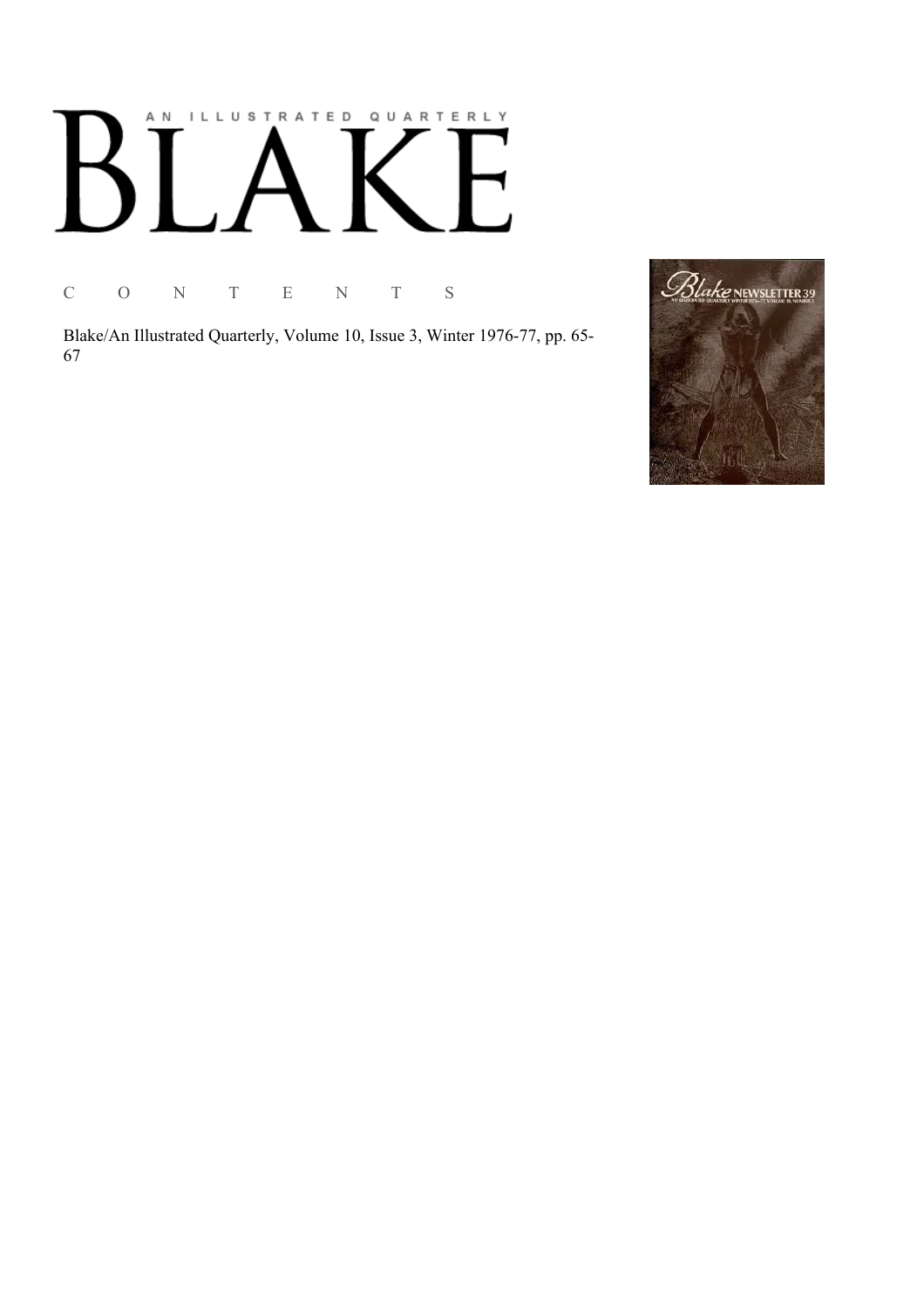# **Blake NEWSLETTER 39**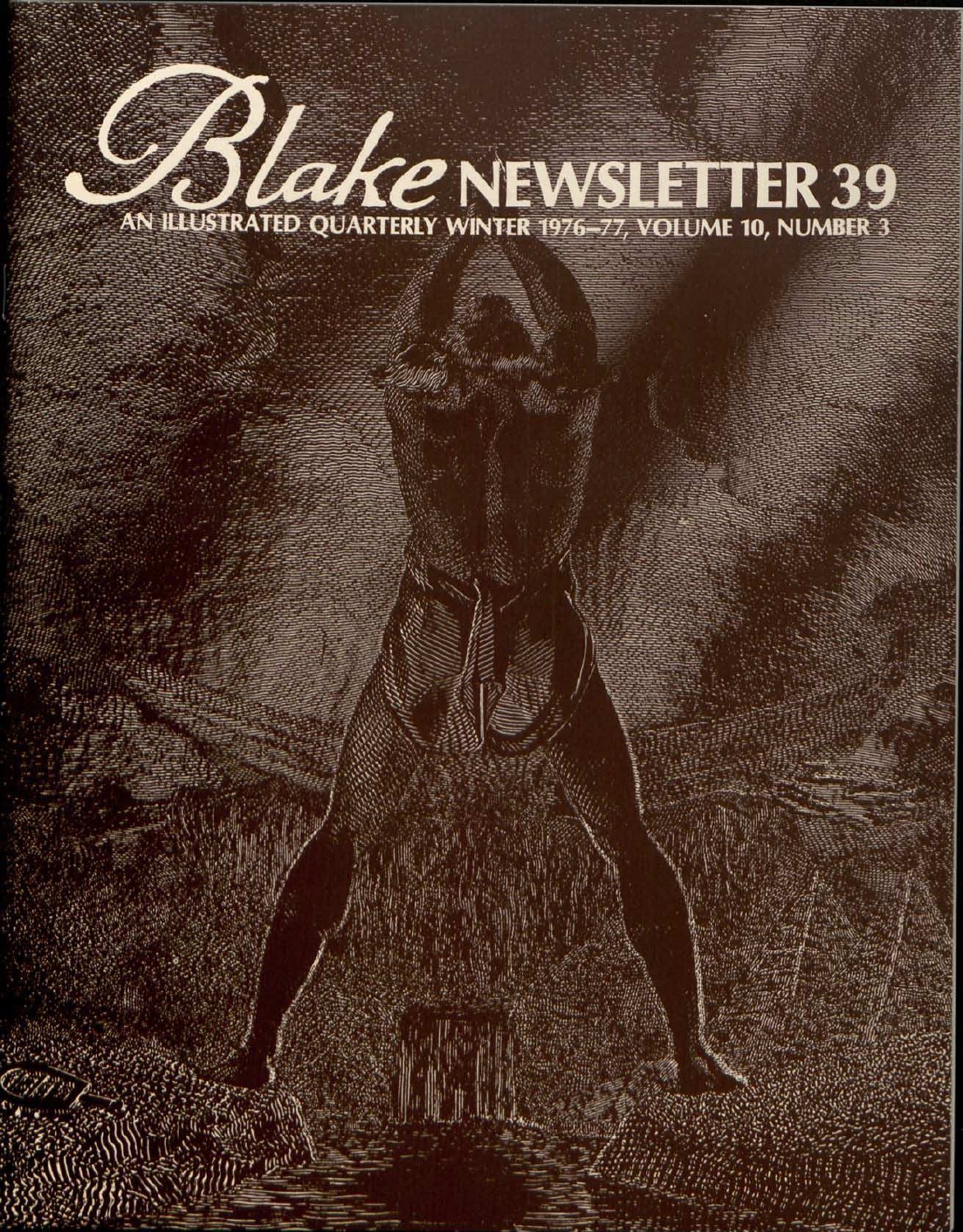## **CONTENTS**

### News

Newsletter Publications, News Always Wanted, Our Bibliographer's Request, Romantic & Modern Literature: Seminar, Blake and the Moderns, Reproduction of SONGS, Samuel Palmer in the Market, Forthcoming Publications, A Correction, Scripting a City of Art, An Announcement

### Notes

| Blake's Laocoon by Irene Tayler                                                                                                                      | 72 |
|------------------------------------------------------------------------------------------------------------------------------------------------------|----|
| Los's Messenger to Eden: Blake's Wild Thyme<br>by Elaine Kauvar                                                                                      | 82 |
| A Possible Source for a Blake Sketch and<br>Drawing by Philip B. Grant                                                                               | 85 |
| <b>Reviews</b><br>Joseph Anthony Wittreich, Jr.'s ANGEL OF THE<br>APOCALYPSE: BLAKE'S IDEA OF MILTON reviewed by<br>Purvis E. Boyette                | 88 |
| G. E. Bentley, Jr.'s WILLIAM BLAKE: THE CRITI-<br>CAL HERITAGE reviewed by Suzanne R. Hoover                                                         | 89 |
| Carolyn Keay's WILLIAM BLAKE SELECTED ENGRAV-<br>INGS reviewed by Gerda Norvig and Myra Glazer<br>Schotz                                             | 90 |
| Elenor Wilner's GATHERING THE WINDS: VISION-<br>ARY IMAGINATION AND RADICAL TRANSFORMATION<br>OF SELF AND SOCIETY reviewed by Stephen C.<br>Behrendt | 91 |
| Thomas Weiskel's THE ROMANTIC SUBLIME:<br>STUDIES IN THE STRUCTURE AND PSYCHOLOGY OF<br>TRANSCENDENCE reviewed by Michael Fischer                    | 93 |
| Copyright ©1976 by Morris Eaves & Morton D. Paley                                                                                                    |    |

fflWSV 1988 MARIAGH

# **CONTRIBUTORS**

68

Irene Tayler is an Associate Professor of Humanities at M.I.T. and author of a number of articles and BLAKE'S ILLUSTRATIONS TO THE POEMS OF GREY(Princeton, 1971).

Elaine M. Kauver teaches English at Baruch College of the City University of New York. Currently, she is working with Jean H. Hagstrum and Jeffry B. Spencer on a dictionary of Blake's visual symbols.

Philip B. Grant is currently writing a dissertation, "William Blake's THE EVERLASTING GOSPEL: An Edition and Study," at the University of Pennsylvania.

Purvis E. Boyette is the Head of English in the College of Arts and Sciences at Tulane University. He is author of a monograph "Milton and the Sacred Fire: Sex Symbolism in PARADISE LOST" and is now coediting THE MILTON ENCYCLOPEDIA (forthcoming in eight volumes).

A frequent contributor to the NEWSLETTER, Suzanne Hoover has been unable to get a teaching job and is therefore about to embark on a wholly new career of self-enjoyment and self-employment.

Myra Glazer Schotz, Chairwoman of the English Department at Ben-Gurion University of the Negev, Israel, has written on the FOUR ZOAS and, with Gerda Norvig, on the SONGS. Her latest paper, a study of the figure of the hermaphrodite in Blake and Lawrence, was presented at the MLA seminar on Blake and the Moderns in December.

Gerda Norvig wrote her dissertation on Blake and Bunyan at Brandeis University. She is currently a visiting lecturer at Ben-Gurion University of the Negev where she is collaborating with Myra Schotz on a series of articles concerning variant colorings